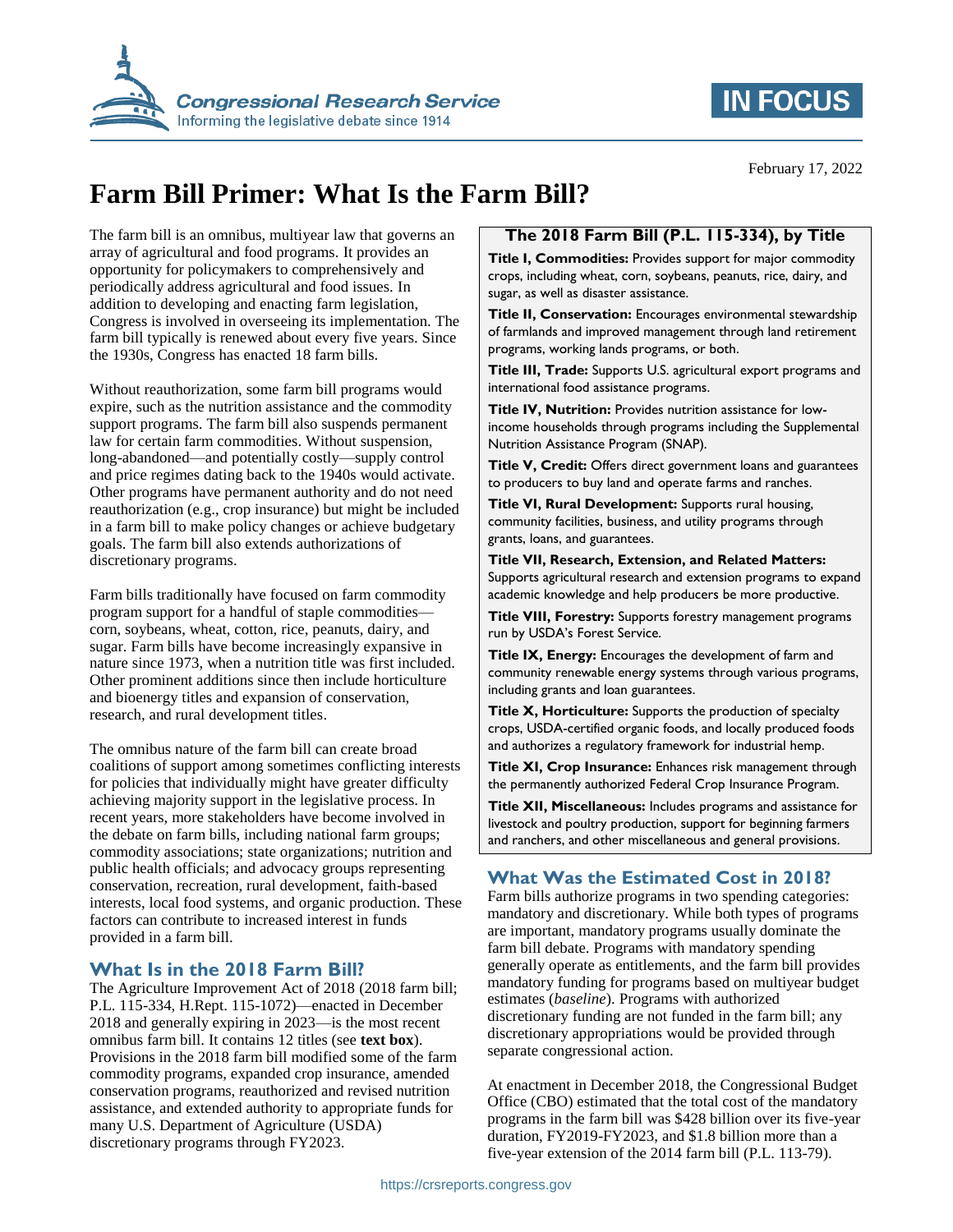Farm bills have both 5-year and 10-year budget projections. The 10-year score for the 2018 farm bill was budget neutral, and program outlays were projected to remain at \$867 billion over FY2019-FY2028 (**[Table 1](#page-1-0)**). Four titles accounted for 99% of the 2018 farm bill's mandatory spending: Nutrition (primarily SNAP), Commodities, Crop Insurance, and Conservation. Programs in all other farm bill titles accounted for about 1% of mandatory outlays; these programs were authorized to receive discretionary (appropriated) funds.

#### <span id="page-1-0"></span>**Table 1. Budget for the 2018 Farm Bill and 2021 Baseline for Farm Bill Programs**

(dollars in millions, 10-year mandatory outlays)

|                   | 2018 Farm Bill<br>at Enactment | <b>Baseline as of</b><br><b>July 2021</b> |
|-------------------|--------------------------------|-------------------------------------------|
| <b>Titles</b>     | FY2019-FY2028<br>(\$ millions) | FY2022-FY2031<br>(\$ millions)            |
| Commodities       | 61,414                         | 55,003                                    |
| Conservation      | 59,748                         | 59,402                                    |
| Trade             | 4.094                          | 4,220                                     |
| Nutrition         | 663,828                        | 814,503                                   |
| Credit            | $-4,558$                       | a/                                        |
| Rural Development | $-2,362$                       | a                                         |
| Research          | 1,219                          | 1,280                                     |
| Forestry          | 10                             | a                                         |
| Energy            | 737                            | 500                                       |
| Horticulture      | 2,047                          | 2,100                                     |
| Crop Insurance    | 77,933                         | 94,819                                    |
| Miscellaneous     | 3,091                          | 760                                       |
| Total             | 867,200                        | 1,032,587                                 |

**Source:** CRS using CRS Report R45425, Budget Issues That Shaped the 2018 Farm Bill; CRS Report R45525, The 2018 Farm Bill (P.L. 115-334): Summary and Side-by-Side Comparison; CBO Baseline (July 2021, at https://www.cbo.gov/about/products/baseline-projectionsselected-programs) for the five largest titles and amounts in law for programs in other titles.

**Notes:**  $a/$  = Baseline for the credit title is likely negative indicating payments into the Farm Credit System Insurance fund. The rural development title likely no longer has programs with baseline. Baseline for the forestry title is \$10 million or less.

### **What Is the Farm Bill Budget for 2023?**

The CBO baseline represents budget authority and is a projection at a particular point in time of what future federal spending on mandatory programs would be assuming current law continues. It is the benchmark against which proposed changes in law are measured. Having a baseline provides projected future funding if policymakers decide that programs are to continue.

CBO's scoring baseline for the 2023 legislative session is expected in early 2023 and will cover the 10-year period FY2024-FY2033. Presently, the July 2021 CBO baseline is the best indicator of future funding availability. Using the July 2021 baseline projection that covers the major farm bill programs, and funding indicated in law for other farm bill programs that are not included in the annual projection, the current baseline for farm bill programs is estimated at \$527 billion over 5 years (FY2022-FY2026) and \$1,033 billion over 10 years (FY2022-FY2031) (**[Figure 1](#page-1-1)**). New CBO baselines later in 2022 and again in 2023 will update these amounts and add future fiscal years.

#### <span id="page-1-1"></span>**Figure 1. Baseline for Farm Bill Programs, by Title**

(dollars in billions, 10-year mandatory outlays)



**Source:** CRS using the CBO Baseline (July 2021) for the five largest titles and amounts in law for programs in other titles. **Notes:** Estimated at \$1,033 billion over 10 years (FY2022-FY2031).

The relative proportions of farm bill spending have shifted over the past two decades. Conservation spending has steadily risen. Crop insurance has been variable but has generally risen as benefits and enrollment have expanded. Farm commodity program spending is variable but has generally declined. Nutrition assistance rose sharply after the recession in 2009, waned for several years as the economy recovered, and rose again at the onset of the Coronavirus Disease 2019 (COVID-19) pandemic.

Supplemental spending is not part of the farm bill baseline but may be important because of its size in recent years. In FY2019 and FY2020, the Trump Administration used its discretion to increase outlays to farmers and ranchers affected by foreign retaliatory tariffs. Then in FY2020 and FY2021, Congress and the executive branch provided nonfarm-bill supplemental funding during the pandemic.

## **Information in Selected CRS Reports**

CRS Report R45525, *The 2018 Farm Bill (P.L. 115-334): Summary and Side-by-Side Comparison*

CRS Report R45425, *Budget Issues That Shaped the 2018 Farm Bill*

CRS Report R45210, *Farm Bills: Major Legislative Actions, 1965- 2018*

**Renée Johnson**, Specialist in Agricultural Policy **Jim Monke**, Specialist in Agricultural Policy